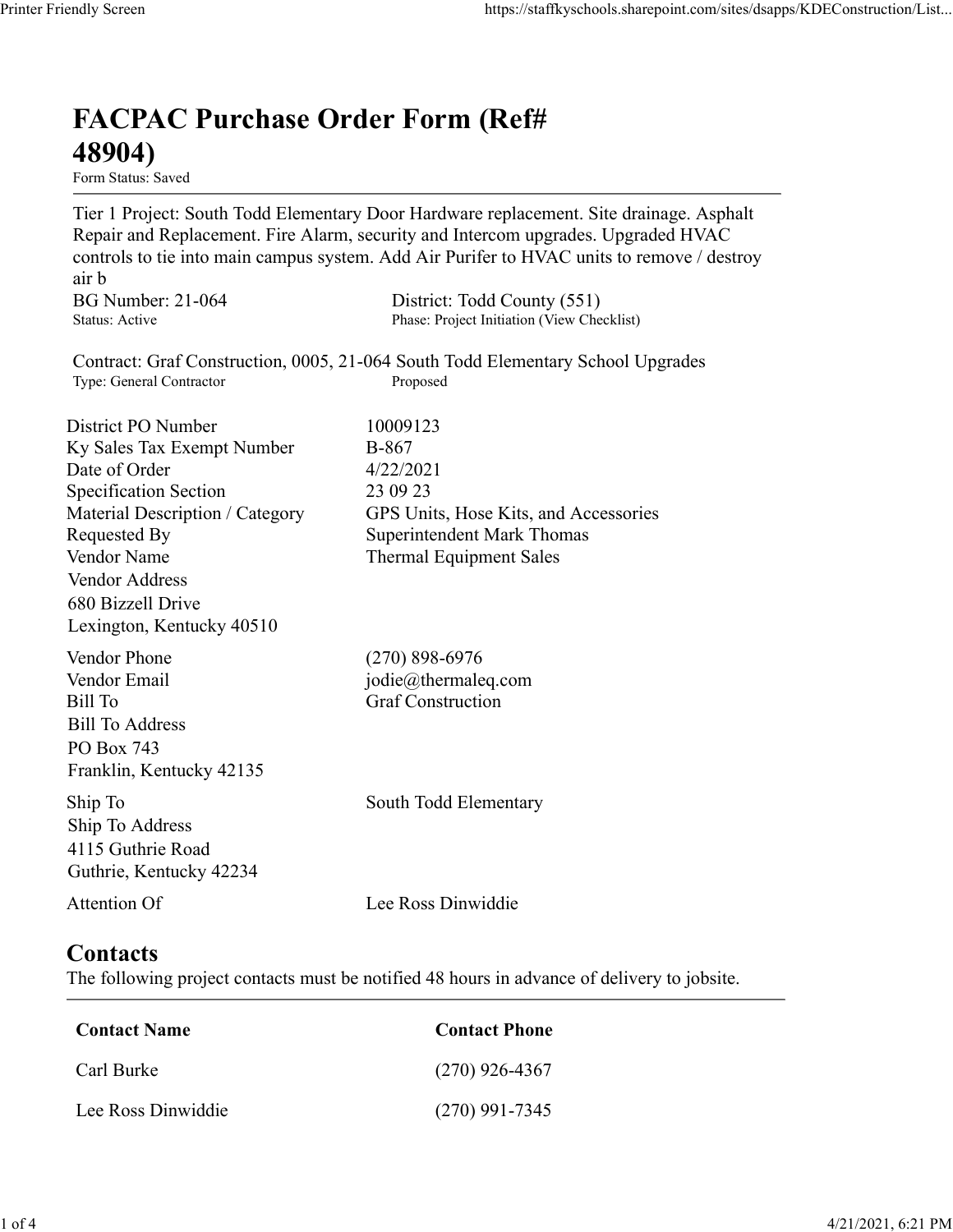## **Materials**

| endly Screen                                                                                                                                                                                                               |                              |              | https://staffkyschools.sharepoint.com/sites/dsapps/KDEConstruction/List |              |
|----------------------------------------------------------------------------------------------------------------------------------------------------------------------------------------------------------------------------|------------------------------|--------------|-------------------------------------------------------------------------|--------------|
| <b>Materials</b><br>Furnish the necessary materials to complete the following bid package(s) / specification<br>section(s) in its entirety. All materials shall be in accordance with the requirements of the<br>Contract. |                              |              |                                                                         |              |
| <b>Item Description</b>                                                                                                                                                                                                    | <b>Item</b><br><b>Number</b> | Quantity     | <b>Unit Price</b>                                                       | <b>Total</b> |
| GPS Units, Hose Kits, and<br>Accessories                                                                                                                                                                                   | $\mathbf{1}$                 | $\mathbf{1}$ | \$38,000.00                                                             | \$38,000.00  |
|                                                                                                                                                                                                                            |                              |              | Purchase Order Total:                                                   | \$38,000.00  |
| <b>Authorization</b>                                                                                                                                                                                                       |                              |              |                                                                         |              |
| <b>Owner Authorization Date</b><br>Vendor Authorization Date                                                                                                                                                               | 4/22/2021<br>4/22/2021       |              |                                                                         |              |
|                                                                                                                                                                                                                            |                              |              |                                                                         |              |

| <b>Owner Authorization Date</b> | 4/22/2021 |
|---------------------------------|-----------|
| Vendor Authorization Date       | 4/22/2021 |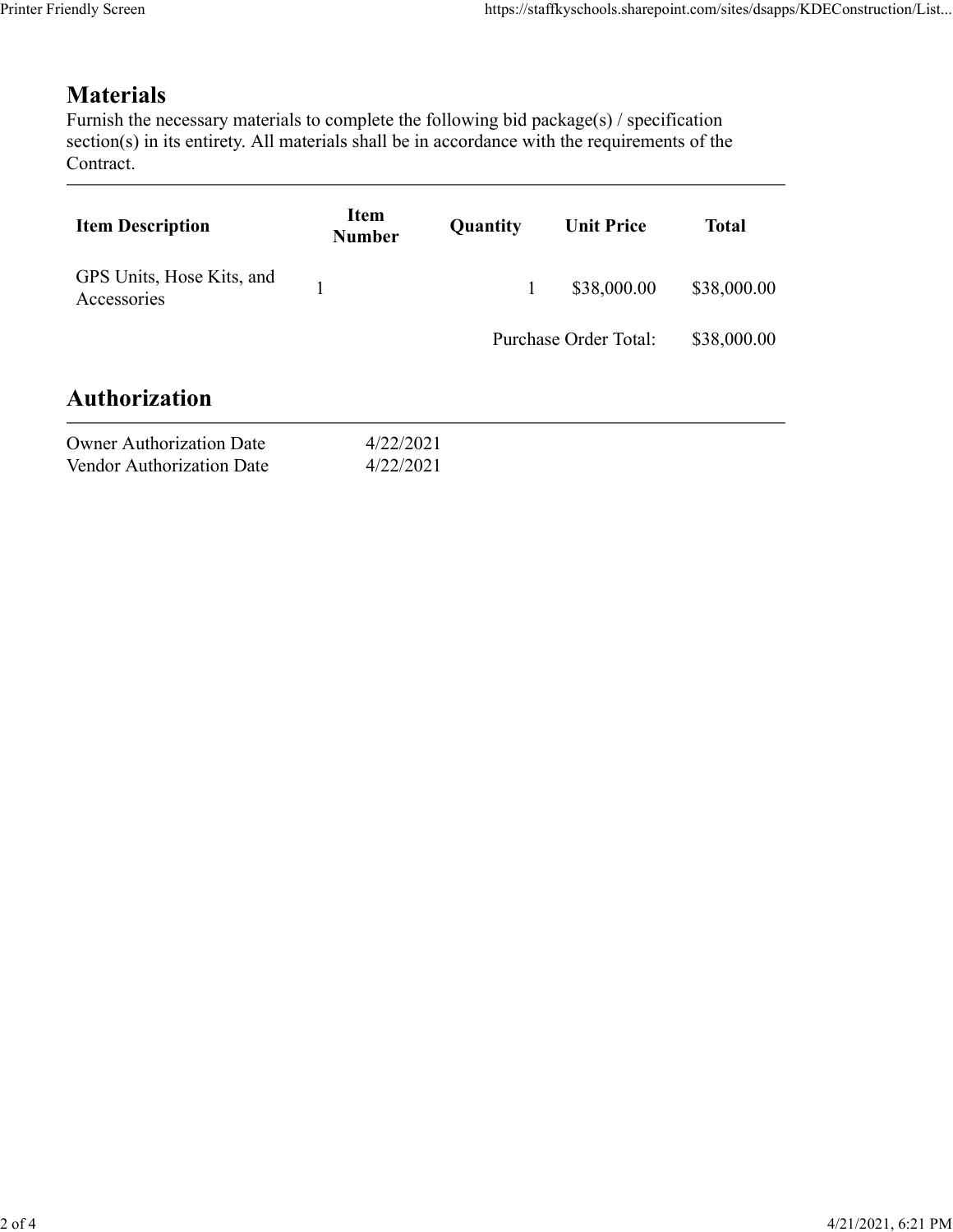| Printer Friendly Screen                                                                                                                                                           | https://staffkyschools.sharepoint.com/sites/dsapps/KDEConstruction/List |
|-----------------------------------------------------------------------------------------------------------------------------------------------------------------------------------|-------------------------------------------------------------------------|
| Purchase Order Signature Page (Online Form Ref# 48904)                                                                                                                            |                                                                         |
|                                                                                                                                                                                   |                                                                         |
|                                                                                                                                                                                   |                                                                         |
| Vendor                                                                                                                                                                            | Date                                                                    |
|                                                                                                                                                                                   |                                                                         |
| Owner                                                                                                                                                                             | Date                                                                    |
|                                                                                                                                                                                   |                                                                         |
| <b>Terms and Conditions</b>                                                                                                                                                       |                                                                         |
| 1. Drawings, catalogs, cut sheets, or samples shall be submitted for approval.                                                                                                    |                                                                         |
| 2. All invoices shall be sent to the contractor/subcontractor designated on the purchase<br>order for approval. No invoices shall be sent directly to the Board of Education      |                                                                         |
| (Owner) for payment.<br>3. All invoices shall reference the purchase order number.                                                                                                |                                                                         |
| 4. No change in, modification of, or revision of this order shall be valid unless in writing<br>and signed by the Owner.                                                          |                                                                         |
| 5. Vendor agrees to observe and comply with all applicable federal, state and locals laws,<br>rules, ordinances and regulations in performance of this order.                     |                                                                         |
| 6. Vendor shall not assign this order or any right hereunder without first having obtained                                                                                        |                                                                         |
| the written consent of the Owner.<br>7. Deliveries are to be made in accordance with the Owner's schedule, as directed by the                                                     |                                                                         |
| General Contractor (GC), Construction Manager (CM) or Qualified Provider (QP).                                                                                                    |                                                                         |
| 8. The Owner may cancel this purchase order in whole or in part in the event that the<br>vendor fails or refuses to deliver any of the items purchased, within the time provided, |                                                                         |
| or otherwise violates any of the conditions of this purchase order, or if it becomes                                                                                              |                                                                         |
| evident that the vendor is not providing materials in accordance with the specifications<br>or with such diligence as to permit delivery on or before the delivery date.          |                                                                         |
| 9. The vendor agrees to deliver the items to the supplied hereunder free and clear of all<br>liens, encumbrances and claims.                                                      |                                                                         |
| 10. If any of the goods covered under this purchase order are found to be defective in                                                                                            |                                                                         |
| material or workmanship, or otherwise not in conformity with the requirements of this<br>order, the Owner, in addition to the other rights which it may have under warranty or    |                                                                         |
| otherwise, shall have the right to reject the same or require that such articles or<br>materials be corrected or replaced promptly with satisfactory materials or                 |                                                                         |
| workmanship.                                                                                                                                                                      |                                                                         |
| 11. By acknowledging receipt of this order, by performing the designated work or any<br>portion thereof, or by shipping the designated goods, the vendor agrees to the terms and  |                                                                         |
| conditions outlined.                                                                                                                                                              |                                                                         |
|                                                                                                                                                                                   |                                                                         |